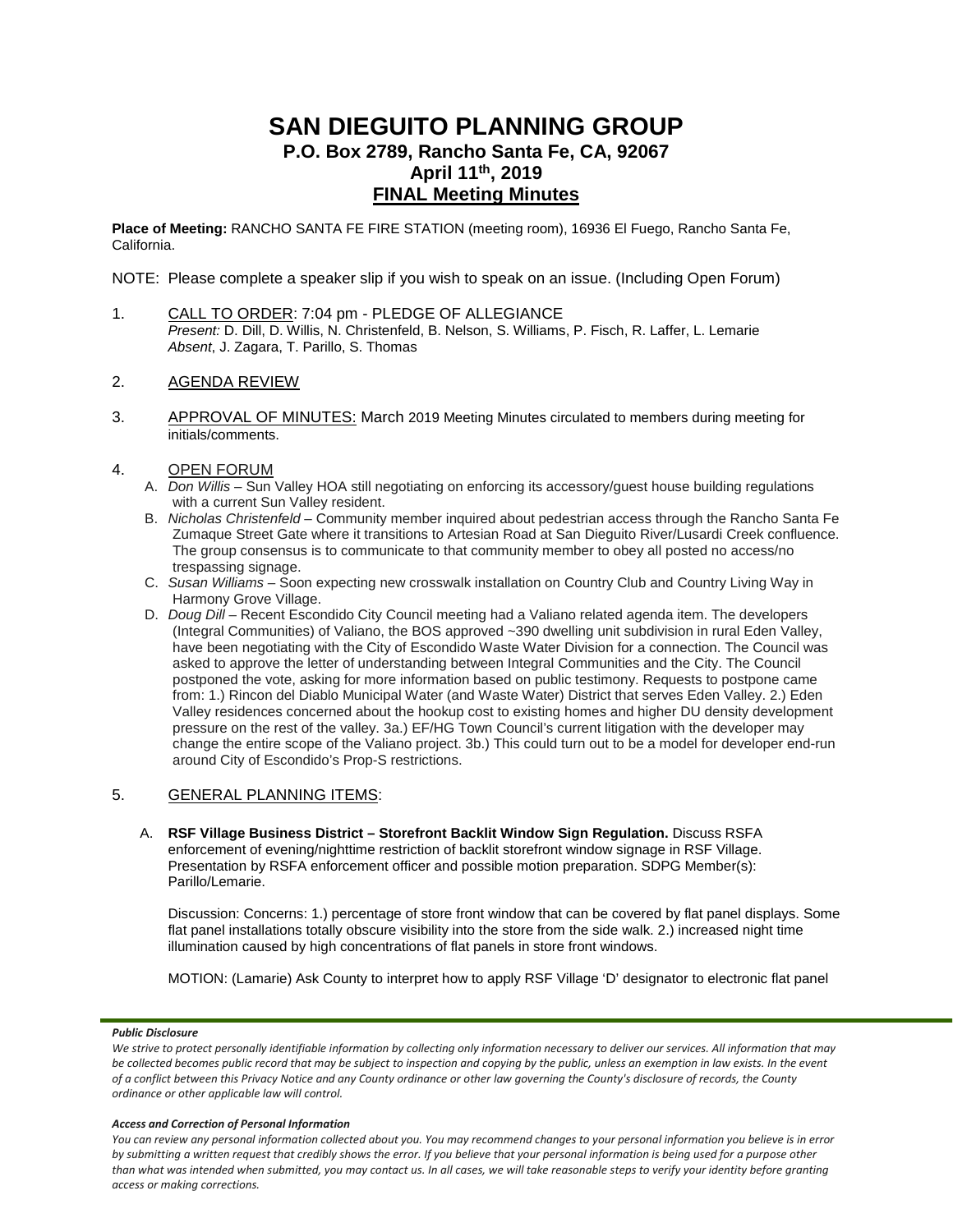display signs installed in store front windows. VOTE: 8 – yes, 0 – no, 0 – abstain, 5 absent/vacant

B. **Fifth District Planning/Sponsor Group Chairs Meeting with Supervisor Jim Desmond**. Provide report on Tuesday, March 19th District 5 Planning Group Chairs meeting with Supervisor Desmond. SDPG Member: Doug Dill

*Doug Dill* - Provided overview of first Planning Group Chair meeting with new District 5 Supervisor Desmond. As Supervisor, participates on the boards of SANDAG, NCTD, SDWA, and LAFCO. Priorities; homeless issues, behavior health, resolve constituent issues 'bogged down' with County Staff. Looking to incorporate un-represented areas into existing Planning Groups; as an example, the North County Metro area. Initiated round-table discussion with each District 5 Planning Group representative at the meeting concerning planning group area issues.

C. **PLDO Update by Parks and Recreation Department.** Marcus Lubich, Senior Project Manager will present on current and proposed future activities utilizing Planning Group Area PLDO funds. 1.) Four Gee Park Concept Plans and results of public outreach. 2.) Respond to PLDO Priority Inquiry regarding acquisition of Harmony Grove (Country Club Drive) vacant parcels south of Escondido Creek. 3.) Update on Harmony Grove Village Parks. 4.) Update on San Dieguito Playground. 5.) Request recommendation by SDPG on using PLDO funding for rehabilitation of 4S Ranch hockey arena.

*Marcus Lubich* – 1.) with diagrams, described the two concepts for the Four Gee park configuration. Main issues raised by residences were need for dog park, shade and bathrooms. PAR not supportive of bathroom facilities because of the added long-term cost of maintenance. 2.) described the environmental challenges (former dairy) of the Country Club parcels as well as that there are adequate park resources in the area. 3.) estimate Fall 2019 County takeover of HGV parks, depending on developer finishing County PAR requirements. 4.) San Dieguito Park upgrades/improvements underway or near completion. Major long term Upper/Lower playground improvements in very early conceptual planning stage. Plan to use Capital Budget instead of PLDO funds. 5.) 4S Sport Park Hockey Arena built in 2004 requires renovation and upgraded ADA facilities. 50% of estimated cost (\$374,000) from PLDO funds (\$187,000).

MOTION: (D. Dill) Recommend allocating \$187,000 of PLDO funds for 4S Sport Park Hockey Arena required renovation and upgraded ADA facilities. Second: S. Williams (encourage PAR to plant more shade trees or structures for protection from sun.) VOTE: 8 – yes, 0 – no, 0 – abstain, 5 absent/vacant

### 6. MAJOR PROJECTS AND LAND USE ITEMS:

- A. **PDS2018-VAC-18-003 Vacation - Open Space**. 4.66 acre lot with an existing residence at 20445 Fortuna del Sur, Elfin Forest, CA 92029, APN: 679-090-19, closest cross street: Seaquest Trail. Owner: Todd Frank, 760-822-4360; Applicant's Representative: Rob Russell (Accurate Land Survey), 619-445-0110; County PDS Planner: Nicolas Gustafson, 858-495-5351; SDPG Member: Doug Dill, 760-420-7909. **Continue to May meeting**
- B. **PDS2019-MUP03-093W1-SD55XC037-4S Ranch Sprint Site Upgrade.** Discuss any follow-up to SDPG motion of recommendation NOT to approve upgrades as presented at March 2019 meeting. Upgrade site is an Olivenhain Municipal Water District storage tank located at 10590 W. Ocean Air Drive, Suite 300, San Diego. CA 92130; APN: 678-242-05-00. Modify existing Sprint wireless telecom facility; including replacement (6) antennas, (6) Remote Radio Head (RRH), add (1) single pole, Modcell top hat, junction box, and (2) AMOB. Sprint Carrier Agent: Carie Thao, 858-799-7850; PDS Planner: Denise Russell, 858-694- 20191; SDPG Member: Don Willis, 858-481-6922.

*D. Willis* - No new information from applicant or County Planner concerning our motion from March meeting to NOT recommend approval as presented.

#### *Public Disclosure*

#### *Access and Correction of Personal Information*

*You can review any personal information collected about you. You may recommend changes to your personal information you believe is in error by submitting a written request that credibly shows the error. If you believe that your personal information is being used for a purpose other than what was intended when submitted, you may contact us. In all cases, we will take reasonable steps to verify your identity before granting access or making corrections.*

We strive to protect personally identifiable information by collecting only information necessary to deliver our services. All information that may *be collected becomes public record that may be subject to inspection and copying by the public, unless an exemption in law exists. In the event of a conflict between this Privacy Notice and any County ordinance or other law governing the County's disclosure of records, the County ordinance or other applicable law will control.*